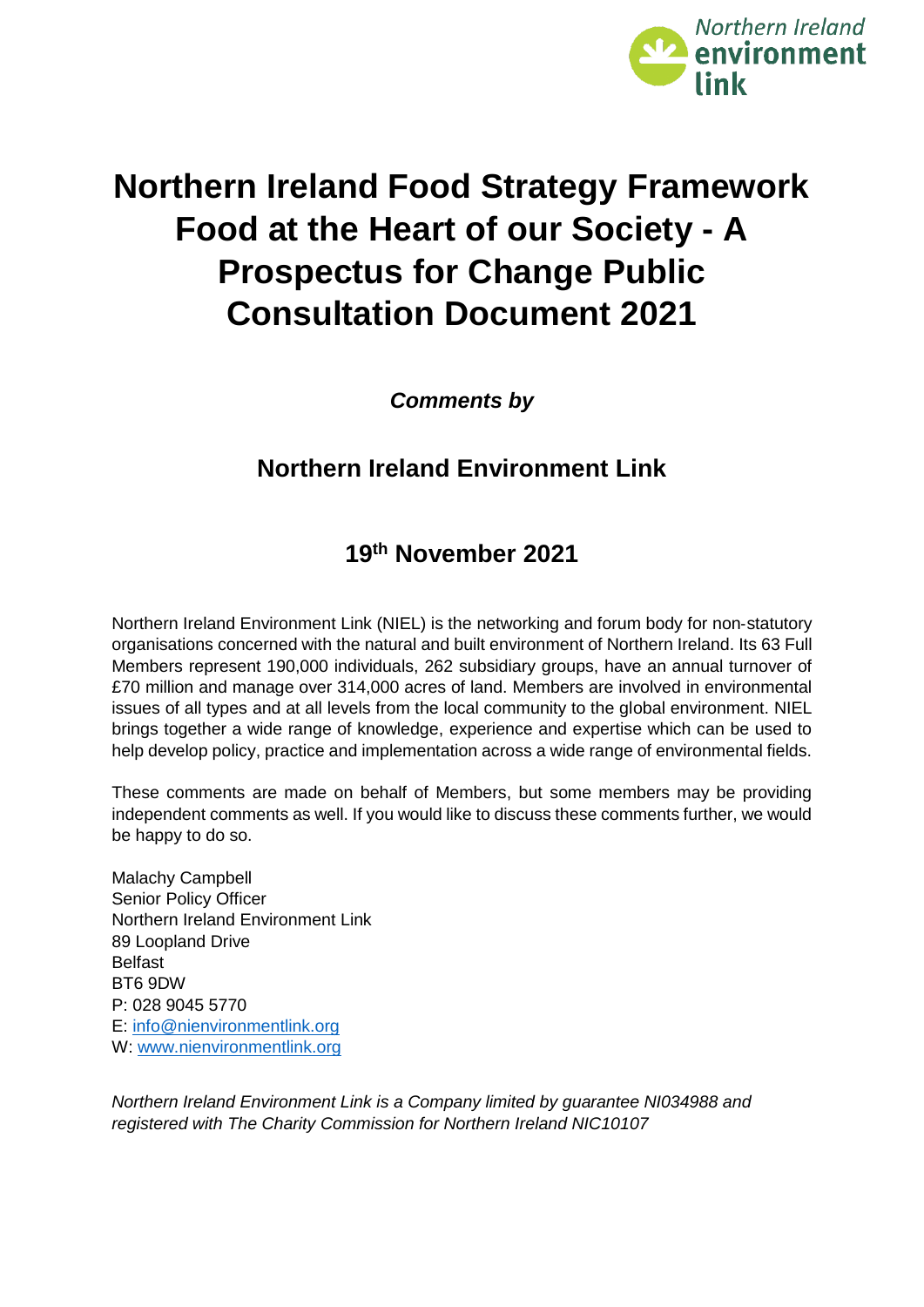# **Q1 Do you agree with taking a food systems, whole of government approach through a NI Food Strategy Framework?**

NIEL agrees with this whole of government approach as it seems clear that an integrated, cross departmental approach is needed in order to better manage our food systems, better protect our environment and improve the health of our people.

# **Q2. Please outline your views on taking a Food Systems "whole of government" approach through a Northern Ireland Food Strategy Framework?**

Northern Ireland Environment Link welcomes the proposed "whole of government" approach outlined under the six priorities, working with all relevant stakeholders to develop a strategic long term focused food strategy for Northern Ireland. The six priorities outlined in section 5(b) are a positive step in recognising the interconnected complexities and how a "whole of government" approach is needed in order to bring about the necessary changes to our food system. Delivery on the ground will need the full support of a number of departments which will need to lead by example and buy in from stakeholders which should be supported through targeted communication strategies.

NIEL agrees that the if management of the systems that produce the food we eat is to be truly sustainable it has to align with and contribute to the achievement of the Sustainable Development Goals (SDGs) and so needs to be based on an integrated approach which balances environmental, social and economic factors and that there needs to be a much greater consideration of the relationship to and impacts upon the health of our people and our environment in the production of food in Northern Ireland. NIEL believes that the NI Food Strategy Framework should seek to achieve a sustainable food system based upon the FAO's definition of such a food system<sup>1</sup>. This is explored in more detail in our response to  $O<sub>5</sub>$ .

NIEL supports the response of the Belfast Food Network (BFN) which provides greater detail in relation to the management of food in Northern Ireland. NIEL agrees with BFN's position that in order to align with the recommendations of the National Food Strategy (NFS) report, $2$  which is the first comprehensive review of the food system in 75 years, the NI Food Strategy Framework should recognise the intrinsic value of local food strategies, developed and delivered in partnership with communities, to bring about the necessary changes in the food system. According to the NFS report, diets will need to change over the next decade to meet the Government's existing targets on health, climate and nature. For example, by 2032, fruit and vegetable consumption will have to increase by 30%, fibre consumption by 50%, while consumption of food high in saturated fat, salt and sugar will have to decrease by 25%, and meat consumption should decrease by 30%. The NFS calls for recommendations to address climate change, biodiversity loss, land use, diet-related disease, health inequality, food security and trade and has grouped them under four main objectives: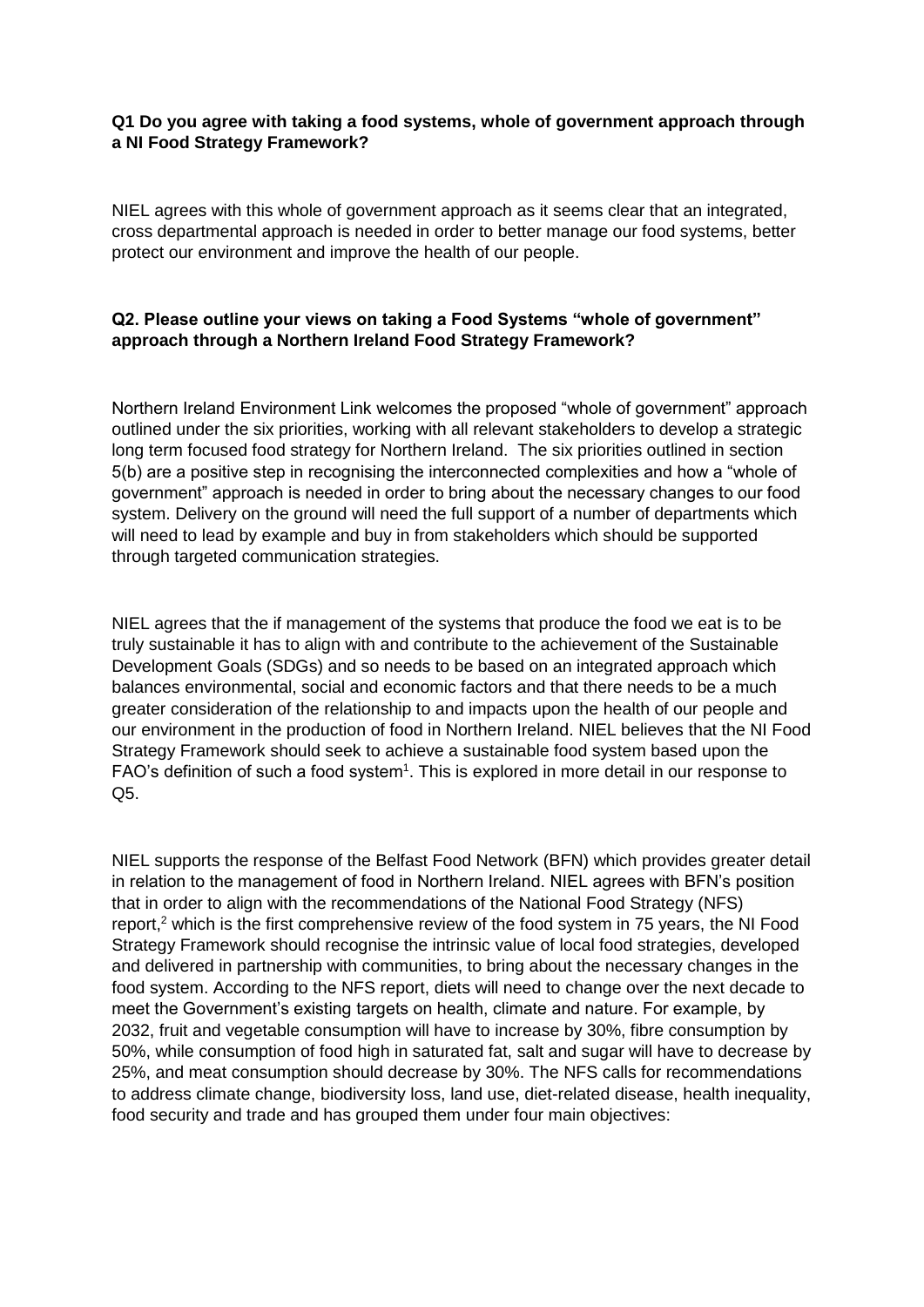- 1. Escape the junk food cycle to protect the NHS.
- 2. Reduce diet-related inequality.
- 3. Make the best use of our land.
- 4. Create a long-term shift in our food culture.

In relation to those four objectives, reducing the amount of junk food consumed should be an important part of tackling the many problems associated with obesity in NI. As far back as 2012 a study by Safefood<sup>3</sup> revealed that obesity cost the NI economy more than £370 million a year, more than £1 million a day on average. The potential to reduce the economic and health costs of the growing rates of obesity should be good enough reasons for the Department of Finance and the Department of Health to co-operate to tackle obesity. Related to this question of the economic and health impacts of food, and further to the second main objective of the NFS, is the issue of diet related inequality and food poverty. According to the Trussell Trust<sup>4</sup> which has more than 1,200 food banks, which is about two thirds of the food banks in the UK, in 2019-20, the trust provided 45,134 food parcels in NI but that rose to 78,827 parcels in 2020-21. Almost 48,000 (47,799) food parcels went to adults, up from 26,000 in 2019-20, while just over 31,000 were given to children, about 12,000 more than the previous year (18,974). There is also the question of the efficiency of our food production processes with only 5% of our agricultural land currently producing plant-based food, most of which is used as animal feed<sup>5</sup>. Finally, as regards the long term shift in our food culture, as Sustainable Food Places<sup>6</sup> has argued, a shift towards healthier and more sustainable food is only likely to happen when there are high levels of public awareness of food issues and widespread participation in food-related activity, by both individuals and institutions, as part of a growing movement of active food citizenship. This will require communications and events that can inspire people about the role, importance and joy of good food, particularly in our schools so that children become familiar with good food from an early age; practical engagement opportunities such as growing, cooking and sharing food in every community; and a facilitated network through which food actors of every kind can connect and collaborate on-line and in person as part of a local good food movement. This is also explored in our response to Q4.

It is NIEL's hope that plans to improve the health of our population in the medium to longer term through a more sustainable and healthy food system will be supported by the Department of Finance and the Department of Health for the reasons outlined above. NIEL believes that the NI food strategy should also include specific targets and recommendations to address climate change, biodiversity loss, land use, reducing water pollution and the use of pesticides and antibiotics, diet-related disease, health inequality, improving food security and trade. Prioritising local sustainable food has enormous potential to enrich health and address dietary related diseases with improved diet choices (including choices in chemical free and organic farming sources) through, amongst other things, reduced food miles, reduced waste, enhanced economic contributions, better protecting the environment, contributing to achieving net zero greenhouse gas (GHG) emissions and enhanced value in communities.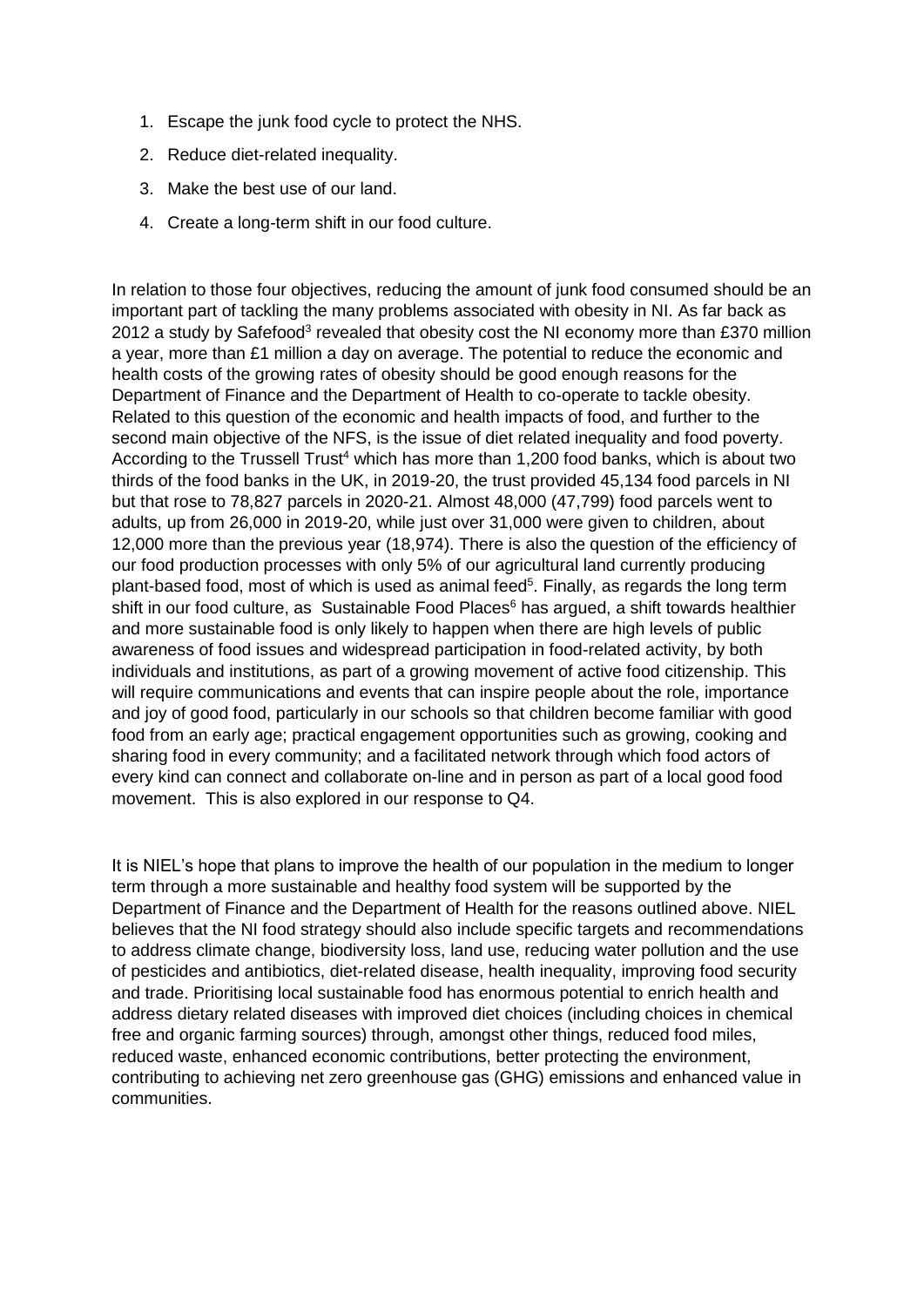#### **Q3 What are your views on the strategic context identified?**

NIEL believes it is right that the draft food strategy should contribute to achieving the aims of the forthcoming Programme for Government (PfG) and future versions of the PfG. However it is inappropriate for any food strategy to only take account of the PfG as that is far too narrow a focus and other strategies and policies must be accounted for. Further detail is provided in our response to Q4.

#### **Q4. From your perspective, are there any other NI government policy linkages which you feel are relevant?**

Yes, absolutely. The it is inappropriate for any NI food strategy to only take account of the PfG as that is far too narrow a focus. If our NI food systems are to take a 'whole of government approach' as described in the consultation, then those systems should also link in to the following strategies and policies: the environment strategy, biodiversity strategy, land use strategy, peatland strategy, ammonia strategy, marine strategy, green growth strategy, the agricultural policy framework, the PfG and all other relevant NI land and water nature based legislation which is related to and/or derived from European legislation, such as the Water Framework Directive (WFD), as well as other directives and regulations and any future NI climate change act and sustainable development or wellbeing of future generations act. This is not an exhaustive list but an indicative list.

NIEL believes that the NI food strategy should involve the Department of Health, Department of Education and Department for Infrastructure in particular as key partners responsible for delivery of the strategy. As outlined in our response to Q2, the support of the department of Finance will also be critical.

However, it is the co-operation with the Department of Health and the Department of Education that will probably be the most important for the NI food strategy. For example, the provision of proper nutrition in hospitals and care homes can be an important factor in patient recovery. The importance of healthy food and better diets in relation to the problems of obesity levels has already been referred to. Beyond this, the current review of Education provides an opportunity to look at school food, and assess the viability of implementing a whole setting approach for schools, nurseries and their surrounding communities together around the core ethos of healthy, tasty and sustainable food.

The Department of Education can implement a strategic and enhanced food education program, across the existing curriculum, by including food across primary seasons, farming and world around us, the secondary school home economics and budget management, food diary planning, minimising waste, food storage, and seasonal cooking, sciences, one health, composting, gas and renewable energy subject areas. The education system should also look at how to educate students, especially children, about food using more practical means including, for example, using the school grounds to grow food for the school and/or local community. The experience of growing food should help students make stronger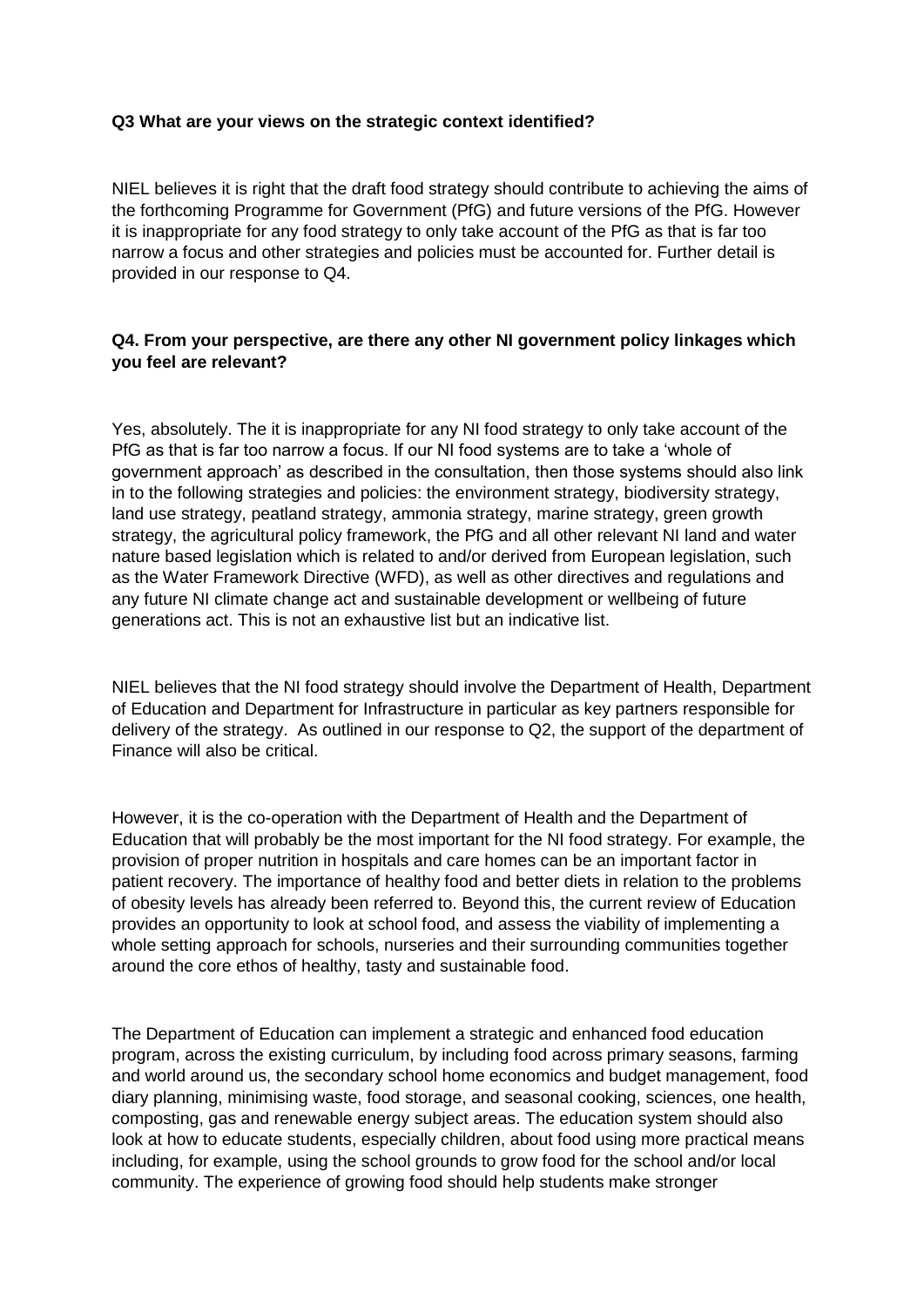connections with their food and their environment and give them a better understanding of where food comes from. Research shows that children who are better connected to nature rate their health and well-being as higher<sup>7</sup> and are more likely to show eco-affinity and an inherent motivation to exhibit ecological behaviours, which is central to decreasing our harmful impact on the environment<sup>8,9</sup>. The Genius School Food Network, which is based in QUB, Belfast<sup>10</sup> is an example of a collaborative effort to promote more healthy food and nutrition in our schools. Third level institutions should also be included in efforts to promote the understanding and consumption of healthy foods in schools, especially those institutions which already offer agricultural programmes.

The Food for Life's Early Years Award provides an independent endorsement for nurseries and children's centres that serve good quality, nutritious food and support the babies and children in their care to develop good eating habits for life.

There are likely to be economic benefits to this approach as well. According to the New Economics Foundation<sup>11</sup> (NEF) 2011 report "The benefits of Procuring School Meals through the Food for Life Partnership" in Nottinghamshire, spending for school meals locally within an FFLP framework is calculated to generate over £5 million in value each year, returning £3.11 in social, economic and environmental value for every £1 spent. In addition, 'comparing current spending and re-spending in Nottinghamshire now and prior to a focus on procuring locally and seasonally shows that the total amount of money circulating in the local economy from this source has increased substantially, from £181,418 in 2004 to £3,826,688.' The NEF report also highlighted to value of public sector procurement which is addressed further in our response to Q11.

The remit of the Department for Infrastructure is linked to the new Living Spaces fund, tackling climate change, our water way, land use and access, active travel climate change and rural investment and revitalisation.

# **Q5 What are your views on the proposed ambition of the NI Food Strategy Framework?**

**AMBITION: For Northern Ireland to be a world-class food region, recognised for the quality, nutrition, safety and integrity of its food and its knowledge based approach. Central to this ambition are our use of sustainable production systems, the award winning quality of our products, the highest ethical and animal welfare standards, respect for the environment and everyone who works in the sector.**

NIEL would support the proposed ambition of the strategy for NI to have a sustainable food system based upon the FAO's definition of such a food system<sup>12</sup>. The FAO has said that a sustainable food system (SFS) is a food system that delivers food security and nutrition for all in such a way that the economic, social and environmental bases to generate food security and nutrition for future generations are not compromised. This means that: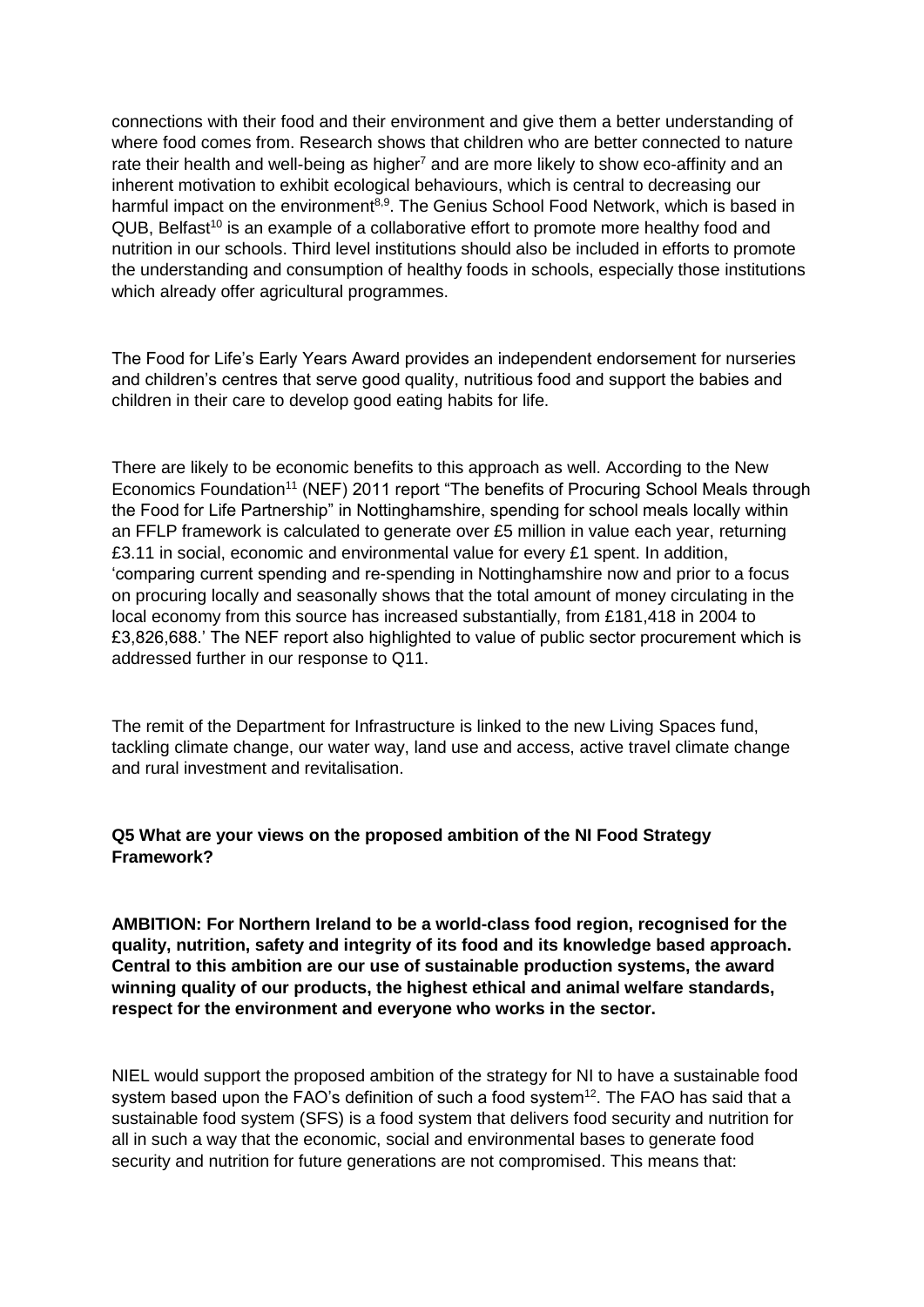- It is profitable throughout (economic sustainability);
- It has broad-based benefits for society (social sustainability); and

– It has a positive or neutral impact on the natural environment (environmental sustainability).

A sustainable food system lies at the heart of the United Nations' Sustainable Development Goals (SDGs), As the FOA said<sup>13</sup>

"To realize the SDGs, the global food system needs to be reshaped to be more productive, more inclusive of poor and marginalized populations, environmentally sustainable and resilient, and able to deliver healthy and nutritious diets to all. These are complex and systemic challenges that require the combination of interconnected actions at the local, national, regional and global levels."

NIEL believes that sustainability must be a central part of the NI food systems and address the issues we face in terms of the climate change and biodiversity crises.

#### **Q6. What are your views on the proposed scope of the NI Food Strategy Framework?**

#### **SCOPE: A soil to society approach, encompassing the production, processing, marketing, and consumption of food and the consumer values and behaviours that influence these processes.**

The proposed scope of the NI Food Strategy Framework could be expanded to ensure that all relevant stakeholders are included in the whole food system and so an alternative wording for the scope could be as follows:

"A soil to society approach, encompassing all stakeholders in developing a healthier, sustainable and more equitable food system for all."

Achieving this will require improved communication with the general public of the benefits and implications of different food choices and greater food literacy, as discussed in our response to Q10.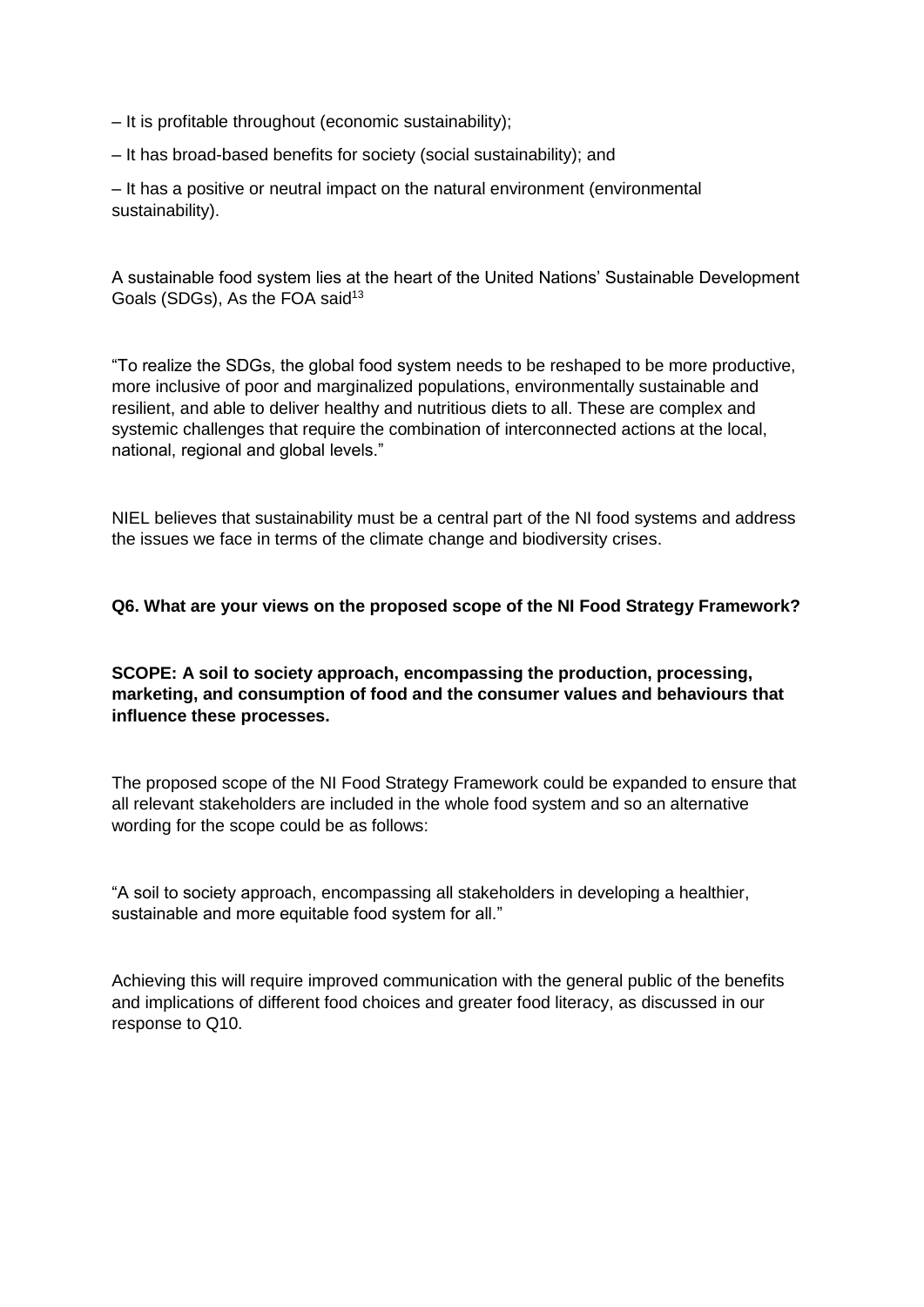# **Q7. What are your views on the proposed vision of the NI Food Strategy Framework?**

**VISION: A transformed food system that protects natural resources for future generations, is economically and environmentally sustainable and provides safe, nourishing, accessible food to people, who make informed healthy choices.**

This is a reasonable vision for food in NI but as outlined in our response to Q2, NIEL believes the vision should be expanded to reflect the recommendations in the National Food Strategy report<sup>14</sup>.

NIEL welcomes the emphasis on a sustainable food system that protects natural resources for future generations and is sustainable, based upon the FAO's definition of such a food system<sup>15</sup> as outlined in our response to Q5. NIEL believes that this proposed vision should be expanded so that the vision is for a system that not just protects natural resources but enhances natural resources and refers to the need for a more equitable food system for all. As such NIEL proses that the revised vision reads

"A transformed food system in line with the FAO's definition of a sustainable<sup>a</sup> food system that protects and enhances natural resources for future generations, and provides a healthier, sustainable and more equitable food system for all."

#### **Q8. What are your views on the proposed aim of the NI Food Strategy Framework?**

**AIM: The NI Food Strategy Framework aims to be a cross government unifying strategy, with a shared vision, principles and priorities to guide long term food decision making.**

NIEL believes the NI Food Strategy Framework needs to be not just a cross government unifying strategy but a whole food-system approach, as the consultation document refers to in Q2, that brings together all relevant sectors in society, including those outside of government in the education sector, the health sector, the environment sector, the agricultural sector, the retail sector and the third sector. This will be necessary to properly account for the role of those other elements within the food system.

NIEL believes it is essential that there are clear action plans with SMART targets and related budgetary commitments in order to achieve this aim.

**.** 

a As per the FAO definition, sustainability includes economic, environmental and social factors and as such if a process or product is sustainable it should be sustainable in all (three) aspects or component factors. As such there is no need to repeat those factors.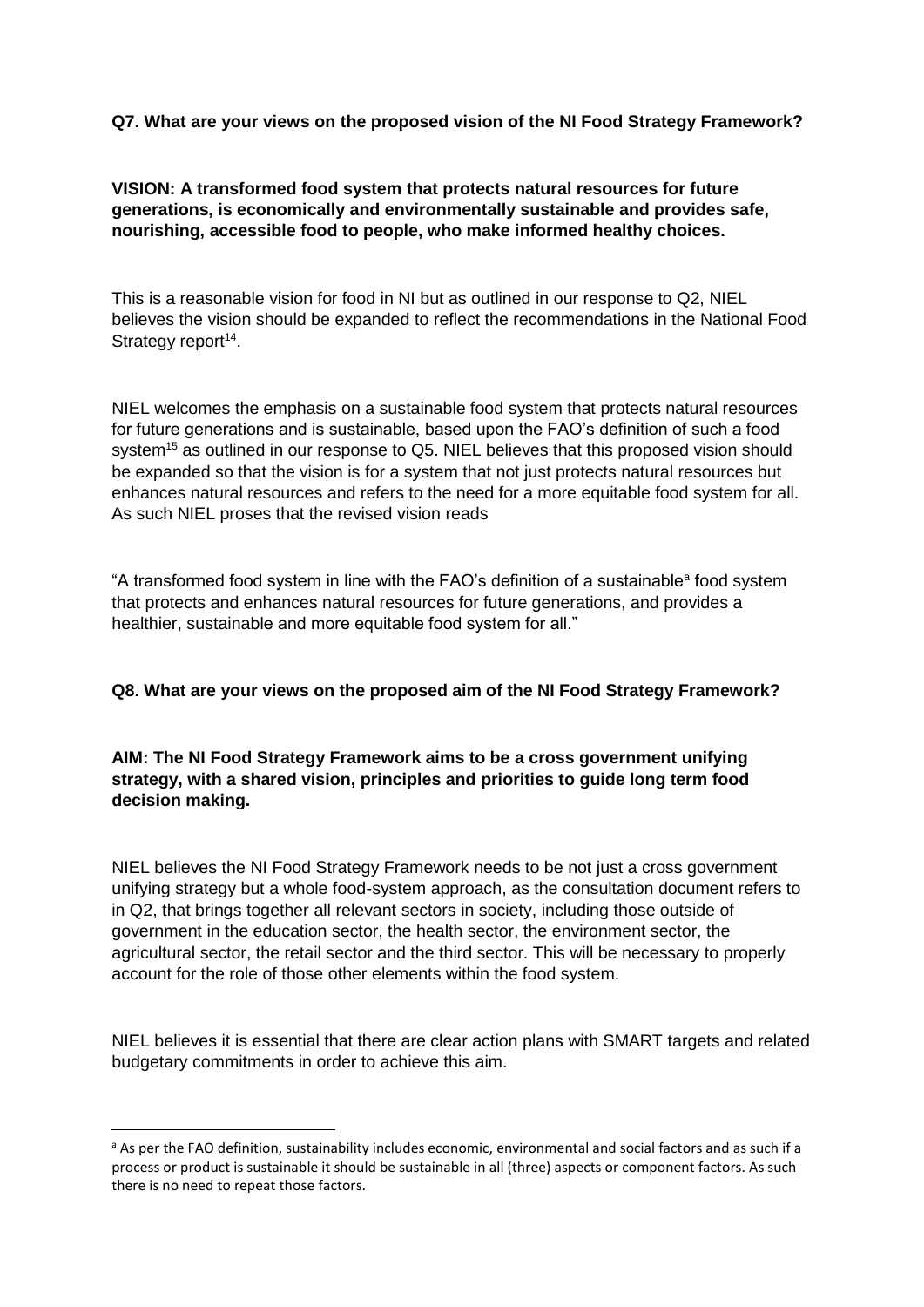#### **Q9 Do you agree with the proposed six strategic priorities?**

NIEL welcomes the proposed strategic priorities as a good basis for managing food and would not disagree with the principles proposed but would recommend some amendments are made to these principles, as outlined below in our response to Q10, to make them even better.

#### **Q10. Are there any amendments or refinements that you would like to make to these priorities?**

Yes.

While NIEL supports these guiding principles, it believes that a more expansive and inclusive approach is needed. NIEL would refer the department to the response by Belfast Food Network for further detail on how the guiding principles could be improved upon but some main suggestions are outlined below.

Given the broad interconnected nature of our food system, NIEL believes that further explanation and engagement will be needed to clarify how data will be gathered, by whom and from which sources, how the targets will be planned and captured, who will report on progress towards achieving targets which must be SMART.

Strategic priority one - building connections between health/wellbeing and food

The connection to healthy lives and food education is welcome. However, the connections between the provision of affordable nutritious food and physical and mental health and wellbeing should also be recognised as should the benefits in terms of reducing food inequality/poverty and achieving better environmental outcomes such as greening neighbourhoods and reducing food miles. Also, food education should be broader than just providing information relating to health and food and should include health and food literacy, to enable individuals to critically evaluate the information that links health and food and so to make more sustainable and healthy food choices and as a result lead healthier lifestyles, as outlined in Priority 1. This links closely to strategic priority five and the two should be considered together.

In relation to building connections between health, wellbeing and food choices, the provision of information will be key. This should include issues such as where is it from, when is it available, who has access to it, what can be made with it and an evaluation of the health implications of the options available. It will need a strategic communications and delivery plan to reach general consumers and increase confidence, reach parents, minority groups, disability registered as well as those already trying sustainable food and confident cooks.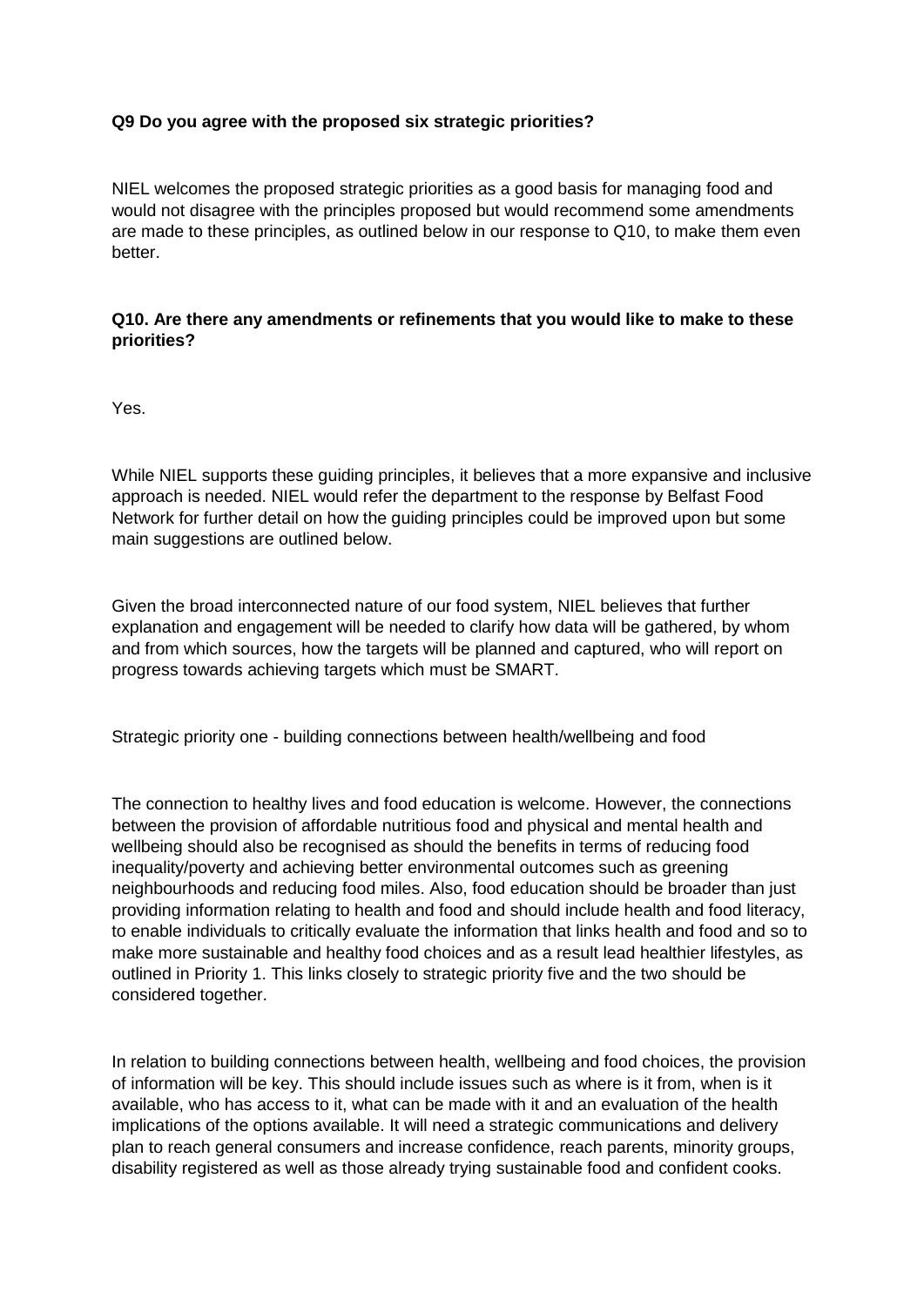Strategic Priority Two: building sustainable economic prosperity

The Food and Drink sector is an important part of the NI economy. While it is essential the production and consumption of food complies with all relevant legislation including any forthcoming NI climate change act and emission targets, as well as the relevant targets in relation to the prevention of water pollution, the new whole food system this NI Food Strategy Framework proposes, must provide greater levels of support for environmentally friendly, low-impact methods of food production, such as agro-ecological approaches to maximise all potential benefits. As referred to in our response to Q11, this should tie in to the proposed amended agricultural support system based on the principle of public money for public goods, where farmers are supported for the environmental/ecosystem goods and services they provide.

Strategic Priority Three - building a food culture and food conscious society

This strategic priority is welcome and some of the main stakeholders have been identified in the proposal but it is unclear how this heightened awareness and civic pride is to be achieved. This strategic outcome is likely to be very closely linked to Strategic Outcome 1

Strategic Priority Four - protecting and enhancing our natural resources

As outlined in the NI Greenhouse Gas Emissions 2019 report<sup>16</sup>, agriculture in NI the largest source of greenhouse gases (GHGs), responsible for 26% of NI's GHG emissions in 2019. Furthermore, in NI the land use change sector acts as a net source of GHGs rather than a sink.<sup>17</sup> Therefore, the reference to carbon reduction opportunities in the agriculture sector is welcome. However, as outlined in the NI Greenhouse Gas Emissions 2019 report<sup>18</sup> for the agriculture sector, methane from livestock and nitrous oxide from soils were more significant in terms of agriculture's overall greenhouse gas (GHG) footprint than carbon dioxide, with methane representing approximately 66% of agriculture's GHG emissions (in terms of million tonnes  $CO<sub>2</sub>$  equivalent<sup>b</sup> (MtCO<sub>2</sub> e)). Despite this, neither the role of methane or nitrous oxide is mentioned in strategic priority four. NIEL is unclear as to the rationale for omitting any reference to these gases and would be interested to know why the department made no reference to them as this is a serious oversight.

As outlined in our response to Q10, there is no reference to the important role of ecosystems services in strategic Priority 4 and NIEL regards this as a significant oversight, as food systems are completely dependent on nature and ecosystem services. The role of ecosystem services and nature friendly farming practices should be a much greater priority in strategic priority four.

**.** 

**b** According to the NI GHG emissions report 2019, agriculture was responsible for 5.6 million tonnes equivalent of Carbon Dioxide (MtCO<sub>2</sub> e) of which methane represented 3.7 MtCO<sub>2</sub> e (66% of the total), nitrous oxide represented 1.3 MtCO<sub>2</sub> e (23% of the total) and Carbon Dioxide (CO<sub>2</sub>) 0.6 MtCO<sub>2</sub> e (11% of the total).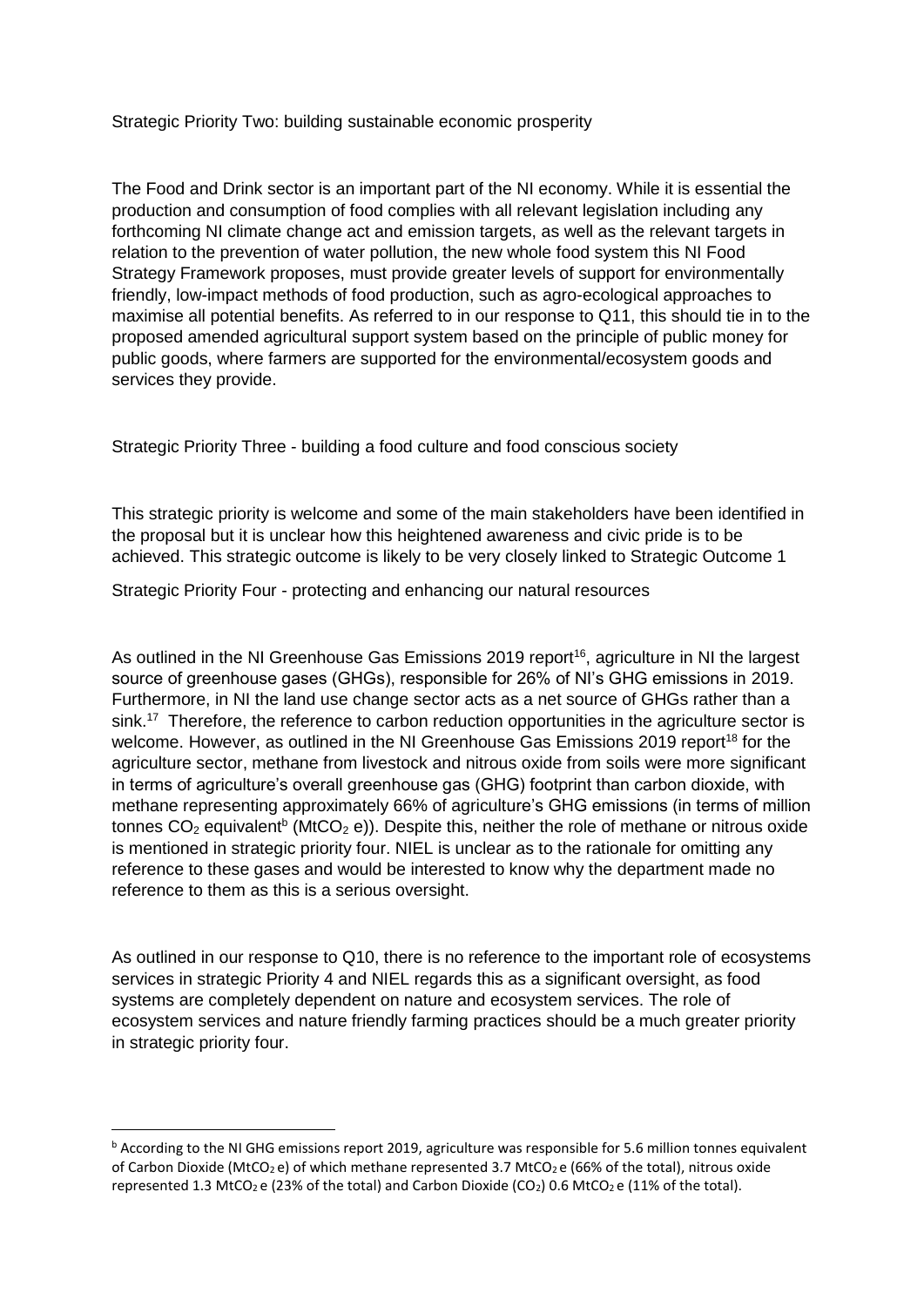Strategic Priority Five - building healthy lives through food education

NIEL supports this approach an essential priority and welcomes the proposed inclusion of schools as a key stakeholder in achieving this priority. However, there is an important stage missing here and that is the role of feeding and weaning from birth to two years. If a baby is weaned with healthy food then that can lay the foundations for a healthy diet in later years, particularly in school. NIEL would support steps to make the food provided in schools healthier. There is also the issue of the provision of free school meals for all children, to avoid any perceived stigmatisation and the need for those school meals to be healthy and sustainable. The provision of healthy options such as classroom fruit and vegetables as snacks at break time in the later part of Primary school could present the opportunity of a whole class/school approach. A pilot scheme programme could investigate children's choices when presented with a wider range of options.

Education in relation to food is a good idea but NIEL would suggest that the goal is greater understanding of the importance and benefit of healthy and sustainable food choices and so on the basis that the desired outcome is a greater level of food literacy, NIEL would recommend amending priority five to read "Building Healthy Lives through improved health and food literacy."

Strategic Priority Six - building and maintaining appropriate emergency contingency plans across the supply chain.

NIEL supports this strategic priority.

#### **Q11. From your perspective, are there any strategic priorities that are missing**

Yes, NIEL believes that public procurement provides an important opportunity to promote good food throughout the supply chain, as referred to in our response to Q4. Catering across the public estate in a wide range of settings including nurseries, schools and colleges, hospitals and care homes and public venues could be transformed by a requirement to provide healthy, nutritious, sustainable and local food.

NIEL believes that the NI administration should lead by example and amend its purchasing policies. The purchasing power of the government and all the statutory bodies in NI is massive and provides a huge opportunity to drive the development of a more sustainable economy including a more sustainable food sector. Procurement expenditure accounts for some £3bn annually, representing a quarter of the NI Executive's budget<sup>19</sup>. If the Department of Finance and the Executive ensured this expenditure was as sustainable as possible it could make a huge difference to reducing Northern Ireland's ecological footprint and should help support many green, low carbon industries, many of which could be local, and could help to make the food supply chain much more sustainable. As the NI Finance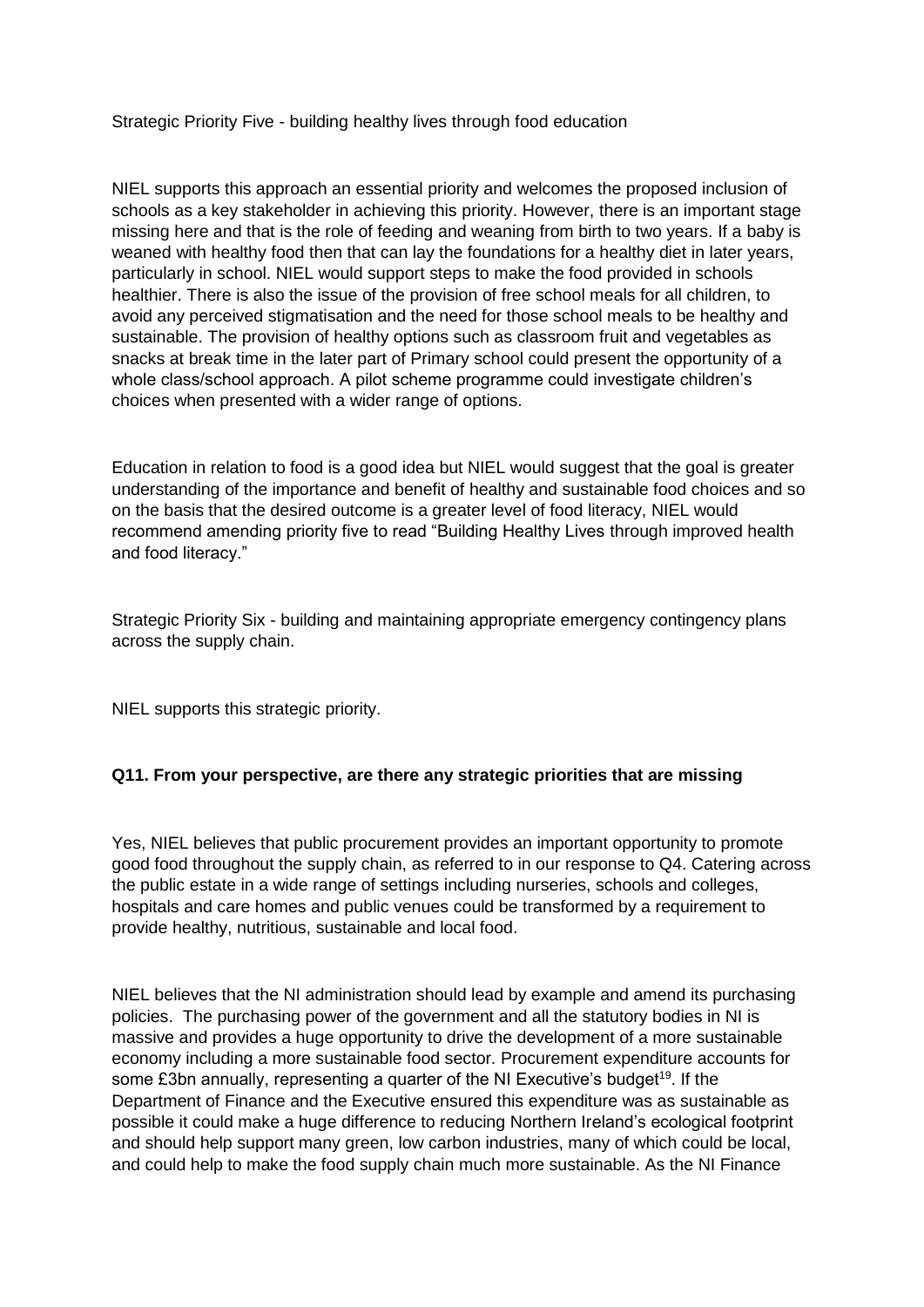Minister<sup>20</sup> said in relation to a reported £31 million in savings achieved under a new contract which will see 100% renewable energy supplied to government buildings

"procurement can be a key lever in the transition to a Green Economy."

Public sector bodies can adopt sustainable food policies for example, by providing healthy catering and vending; tap water only (rather than water in plastic bottles); local, organic and other climate and nature friendly produce; responsibly caught/sourced fish; less but better quality meat and by ensuring compliance with ethical standards such as Fairtrade. Public sector bodies could also set targets to achieve recognised healthy, sustainable and ethical food accreditation, such as Food for Life Served Here, Marine Stewardship Council and Compassion in World Farming awards, amongst others.

The negative impacts of the current agricultural system in Northern Ireland must be addressed. As referred to in our response to Q10, not only is agriculture in NI the largest source of greenhouse gases (GHGs), responsible for 26% of NI's GHG emissions in 2019<sup>21</sup>, but in NI, the land use change sector acts as a net source of GHGs rather than a sink.<sup>22</sup> In addition, agriculture was the sector responsible for the largest proportion of substantiated water pollution incidents in NI in 2019 (36.5% of the 1,754 substantiated water pollutions), according to the NI Environmental Statistics Report 2021<sup>23</sup>. In fact, according to official figures, agriculture was responsible for the largest proportion of substantiated water pollution incidents in NI in 2018<sup>24</sup>, 2017<sup>25</sup>, 2016<sup>26</sup>, 2015<sup>27</sup>, 2014<sup>28</sup>, 2013<sup>29</sup>, 2012<sup>30</sup>, 2011<sup>31</sup> and 2010<sup>32</sup>. Given that agriculture has been the main source of water pollution in NI every year of the previous decade, it seems clear that a different approach to how we manage our land, particularly in terms of water pollution, is needed as a matter of urgency.

As the UK Government's 25 year plan for nature, 'A Green Future<sup>'33</sup> stated

"Overall, farming is now the most significant source of water pollution and of ammonia emissions into the atmosphere in the UK."

As previously noted, NIEL believes that the negative impacts of agriculture on biodiversity must be stopped, minimised and where possible reversed and believes the NI Food Strategy Framework must commit to protecting and enhancing our biodiversity, as outlined in our response to Q7. This could be done, for example through amending the vision so that it states that the food system "enhances, promotes and protects natural resources for future generations, is economically and environmentally sustainable and provides and provides a healthier, sustainable and more equitable food system for all."

In order to help achieve this there needs to be a greater emphasis on nature friendly farming practices and the use of natural capital and the role of ecosystem services in any future food strategy including in relation to soil formation, pollination, nutrient cycling, water regulation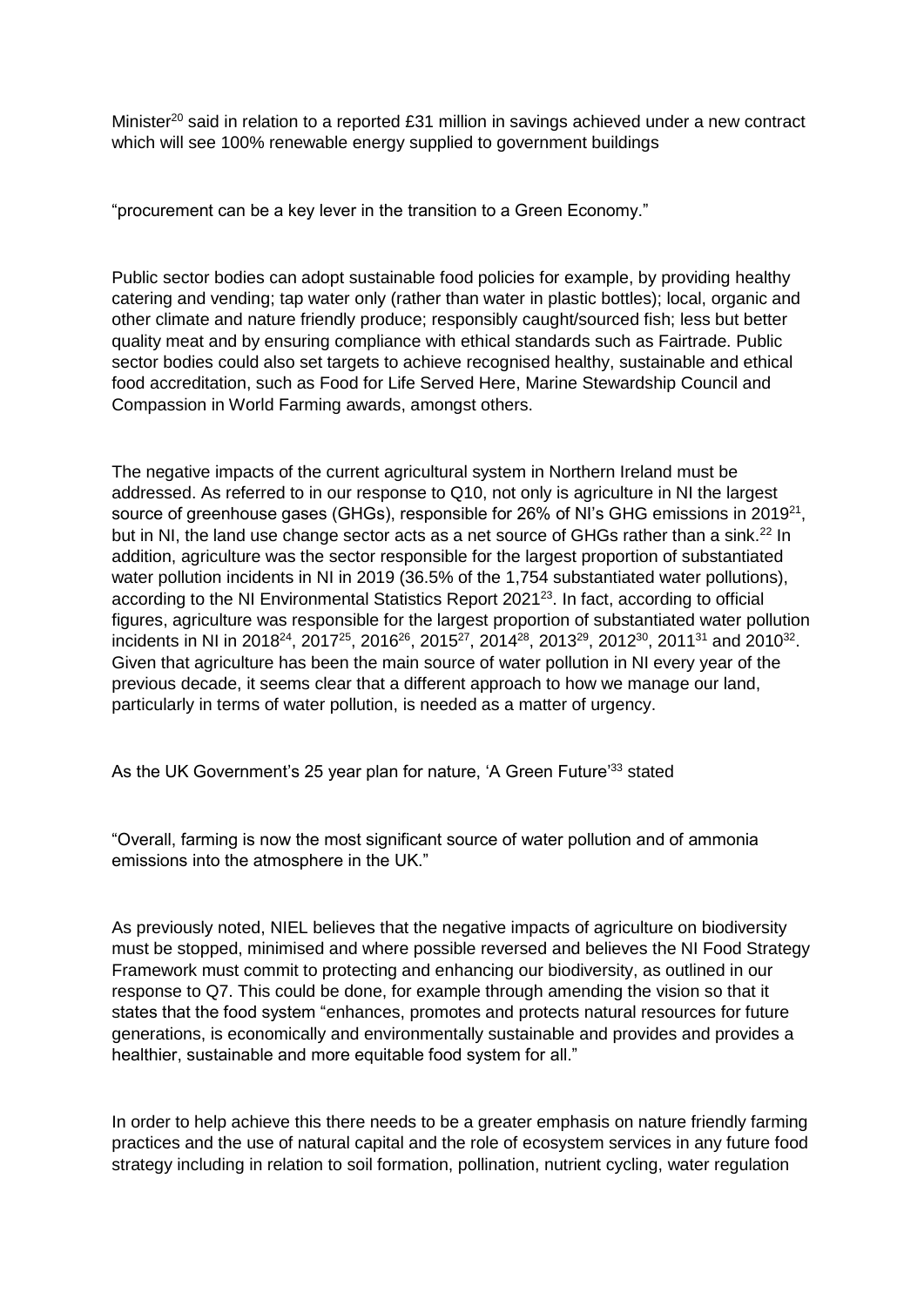and purification. This should tie in to the proposed amended payments system for agricultural support based on the principle of public money for public goods, in other words farmers should be rewarded for the environmental/ecosystem goods and services they provide. NIEL would like to see a greater emphasis on an agro-ecology approach which involves the application of integrated ecological, economic and social principles towards resilience in food. The importance of a much greater role for agroecology is clearly demonstrated by the environmental impacts of agriculture explored in this consultation response, including in our response to Q23.

# **Q12 What are your views on the proposed guiding principles to be used to guide the development of future policy interventions?**

NIEL supports the eight principles but would suggest that the eighth principle needs to be embedded in sustainability and that the benefits of localised, shorter supply chains that increase food security, strengthen local economies and regenerate rural communities are fully recognised and properly accounted for.

# **Q13. From your perspective, are there any guiding principles missing? If yes, what are they and why?**

NIEL believes that NI's food system should aim for greater levels of sustainable food accreditation such as Fairtrade, Rainforest Alliance and MSC recognising that greater education and training for businesses, organisations and stakeholders across the food supply chain and wider system will be needed if that is to be achieved. Belfast has had Fairtrade City status from the UK Fairtrade Foundation<sup>34</sup> since 2005 and was the first city to gain dual Fairtrade accreditation when it also received accreditation from Fairtrade Ireland<sup>35</sup> in 2006<sup>36</sup>. NIEL would refer the department to the recommendations made by BFN in this respect, to ensure appropriate standards are set and maintained to ensure the food supply chain is much more sustainable.

# **Q14. Do you agree with the high level vision, principles and strategic areas contained in the proposed NI Food Strategy Framework?**

NIEL agrees with the high level vision, principles and strategic areas in the proposed NI Food Strategy Framework.

#### **Q15. Have you any other comments on the proposed NI Food Strategy Framework?**

NIEL supports the position of BFN and would recommend the department and the Executive engage with BFN in relation to its seven-step emergency food aid response that relies wholly on the provision of healthy sustainable food through existing local supply chains.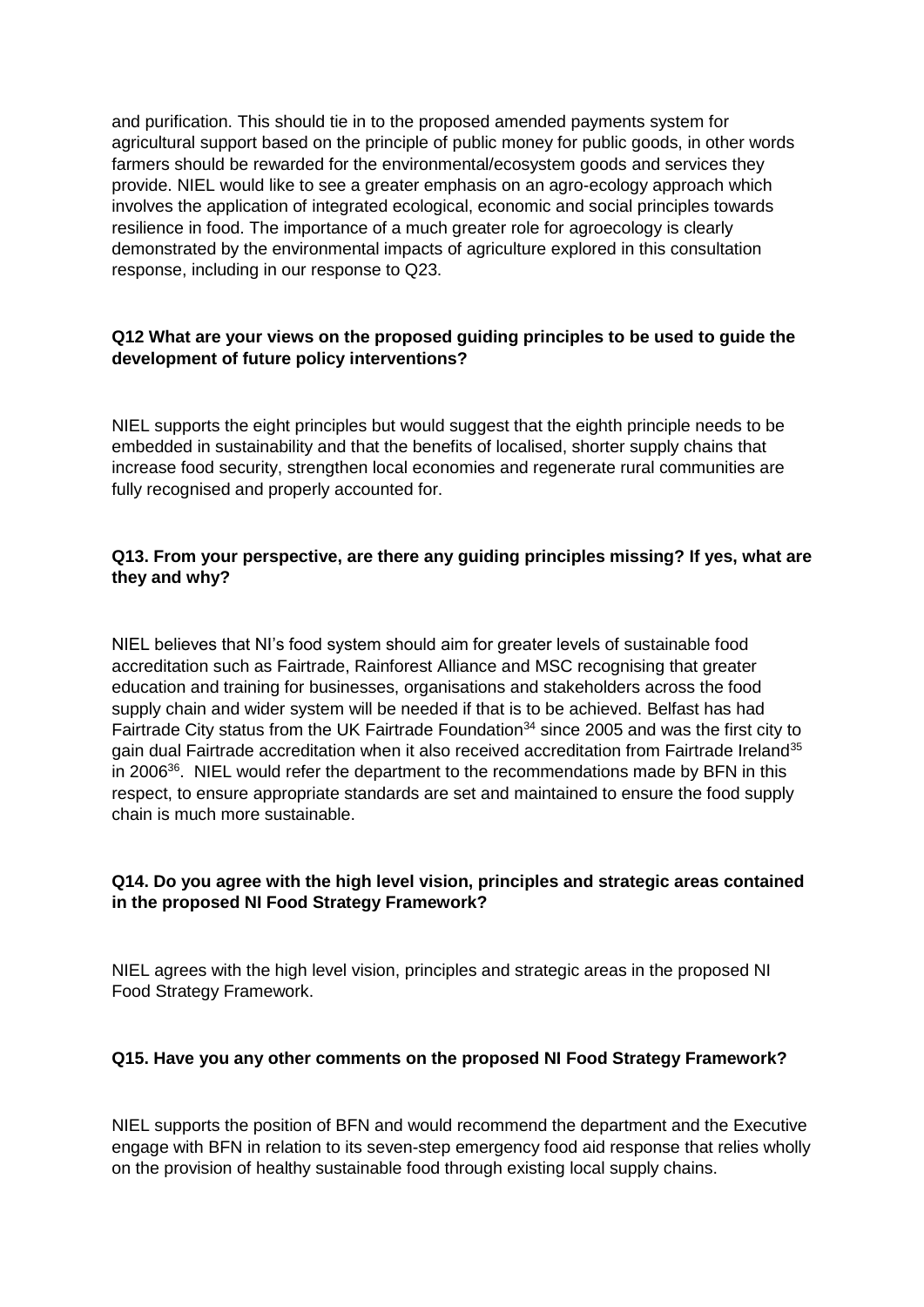# **Q16 What are your views on the proposed approach to implementation, i.e. five year action plans will be developed and implemented in collaboration with key stakeholders and partners?**

NIEL supports the proposed approach, but would appreciate further information on how the action plans will be developed and implemented, and how the engagement process for key stakeholders and partners will be implemented.

# **Q17. What are your views on the establishment of a Food Programme Board that is embedded within the governance arrangements for Green Growth?**

NIEL is not convinced of the merits of this proposal. While NIEL welcomes the proposal for an Inter-Ministerial Group (IMG), chaired by the DAERA Minister, supported by a Senior Officials Group representing all Departments dealing with food, NIEL is not convinced that this must sit within the governance arrangements of the Executive's Green Growth Strategy. The Green Growth Strategy is not yet finalised and NIEL has some concerns about the emphasis on increasing production and the generally weak and vague language in relation to the protection of the environment in that strategy and as such NIEL believes it would not be appropriate for the Food Programme Board to sit within the governance arrangements of that strategy. NIEL does agree that the Food Programme Board should facilitate engagement and partnership with stakeholders, including the food Industry, voluntary and community sector and consumers.

# **Q18. Do you have any comments on future arrangements for engagement with stakeholders about implementation and delivery of the NI Food Strategy Framework?**

The Ni Food Framework Strategy provides a great opportunity for the NI Government to implement open government practices, which is based on transparency, participation and accountability.

NIEL also believes a much greater degree of engagement with NGOs including those in the health and education sectors is necessary.

# **Q19. Have you any other comments on how to achieve a diverse and inclusive process for public engagement?**

Maintaining an open exchange of knowledge and experience between government and the public is a crucial component of inclusive participation. The Executive should maintain and build on existing relationships developed through key community liaison officers, community and voluntary groups.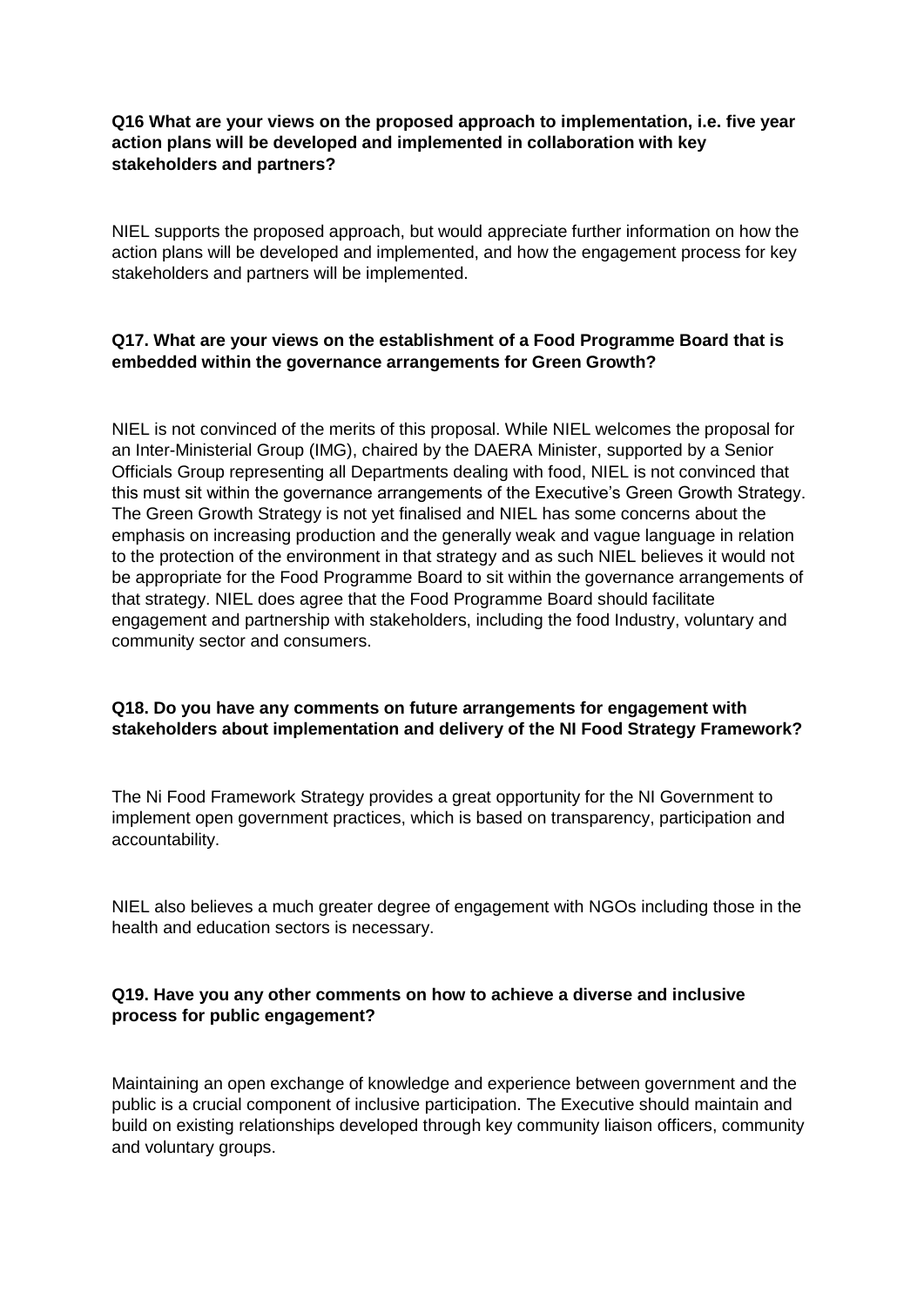**Q20. Do you agree with the potential benefits to be derived from taking a Food Strategy Framework approach?**

Yes.

**Q21. Are there any rural needs comments that you wish to raise at this point about the impact of the NI Food Strategy Framework on Rural areas? Do you have any evidence that would be useful to Departments? If so, can you describe the evidence and provide a copy.**

No.

**Q 22. Are there any equality comments that you wish to raise at this point? Do you have any evidence that would be useful to Departments? If so, can you describe the evidence and provide a copy.**

The NI food strategy should ensure fairness by, amongst other things addressing the inequalities in access and availability of healthy food previously referred to.

# **Q23. Are there any environmental impact comments that you wish to raise at this point? Do you have any evidence that would be useful to Departments? If so, can you describe the evidence and provide a copy.**

The omission of ecosystem services is of concern given the fundamental reliance of the food sector on nature and ecosystem services, including for example, the provisions of fresh water and pollination services. The protection, restoration and enhancement of the environment and the services it provides needs to be an underlying principle for the strategy. Unsustainable production practices and pollution jeopardises the entire sector and NI's food security as well as the health of our environment and our people and can increase costs particularly in relation to clean up costs.

As outlined in our response to Q11, NIEL believes there is a particular issue with water pollution from agriculture in NI, which has been the main source of water pollution in NI every year of the last decade. It therefore seems clear that a different approach to how we manage our land, particularly in terms of water pollution, is needed as a matter of urgency. This emphasises the importance of integrating the NI food system with the NI climate change legislation that is anticipated to come in to force in 2022, the environment strategy, the biodiversity strategy, the peatland strategy, the green growth strategy, the PFG and other relevant strategies and policies, which were referred to in our response to Q4.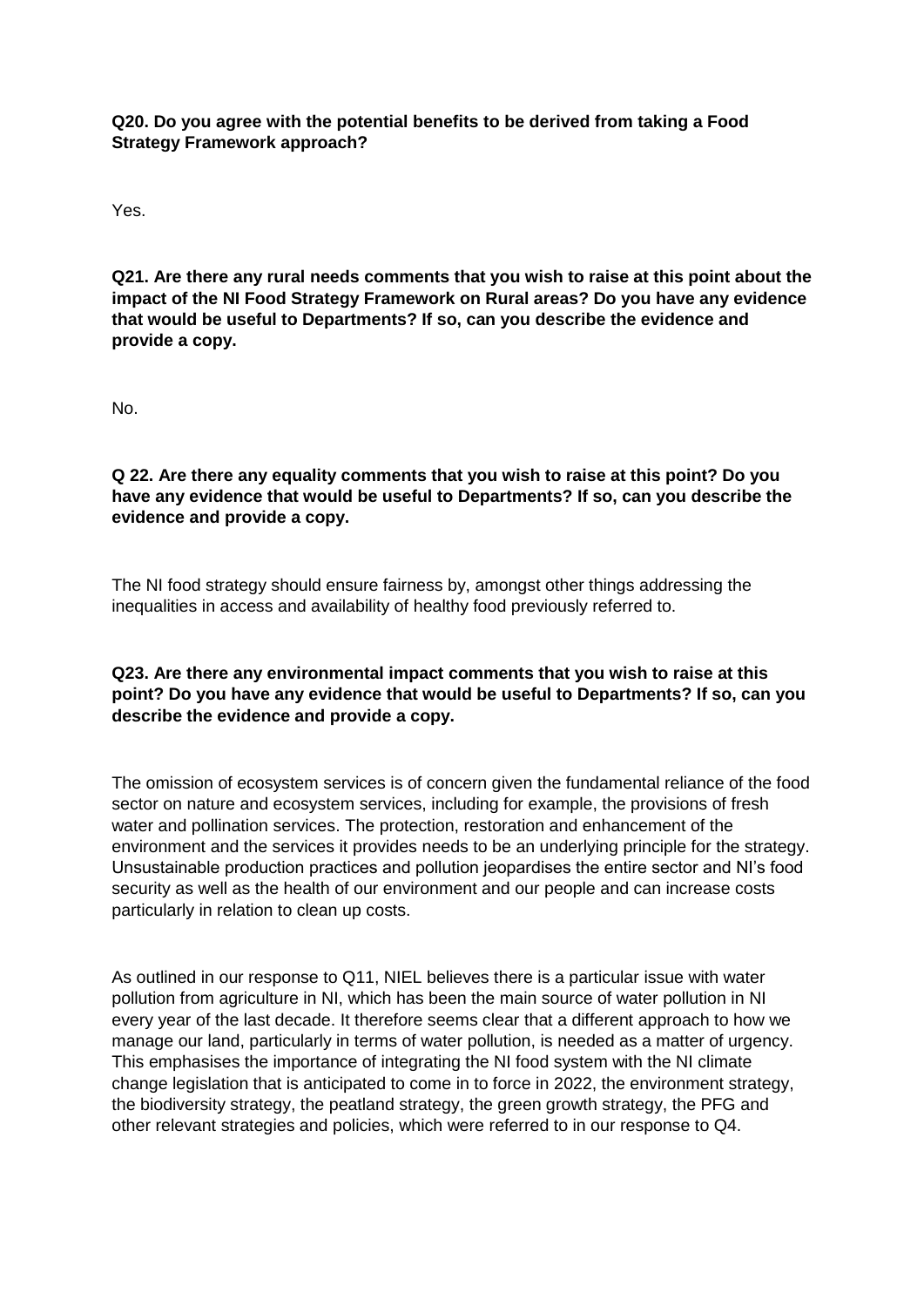As mentioned in our response to Q4, the absence of any reference to the role of methane and nitrous oxide in relation to the greenhouse emissions from agriculture would appear to be hard to justify and NIEL would appreciate it if the department could explain why the two greenhouse gases that DAERA previously described as "more significant greenhouse gases than carbon dioxide"<sup>37</sup> were not referred to in this consultation document even though Carbon Dioxide was referred to.

# **Q24. Are there any other comments you wish to make or any other evidence of need that you think Departments would find helpful? Please submit any evidence with your response**

Not at this point.

-ENDS-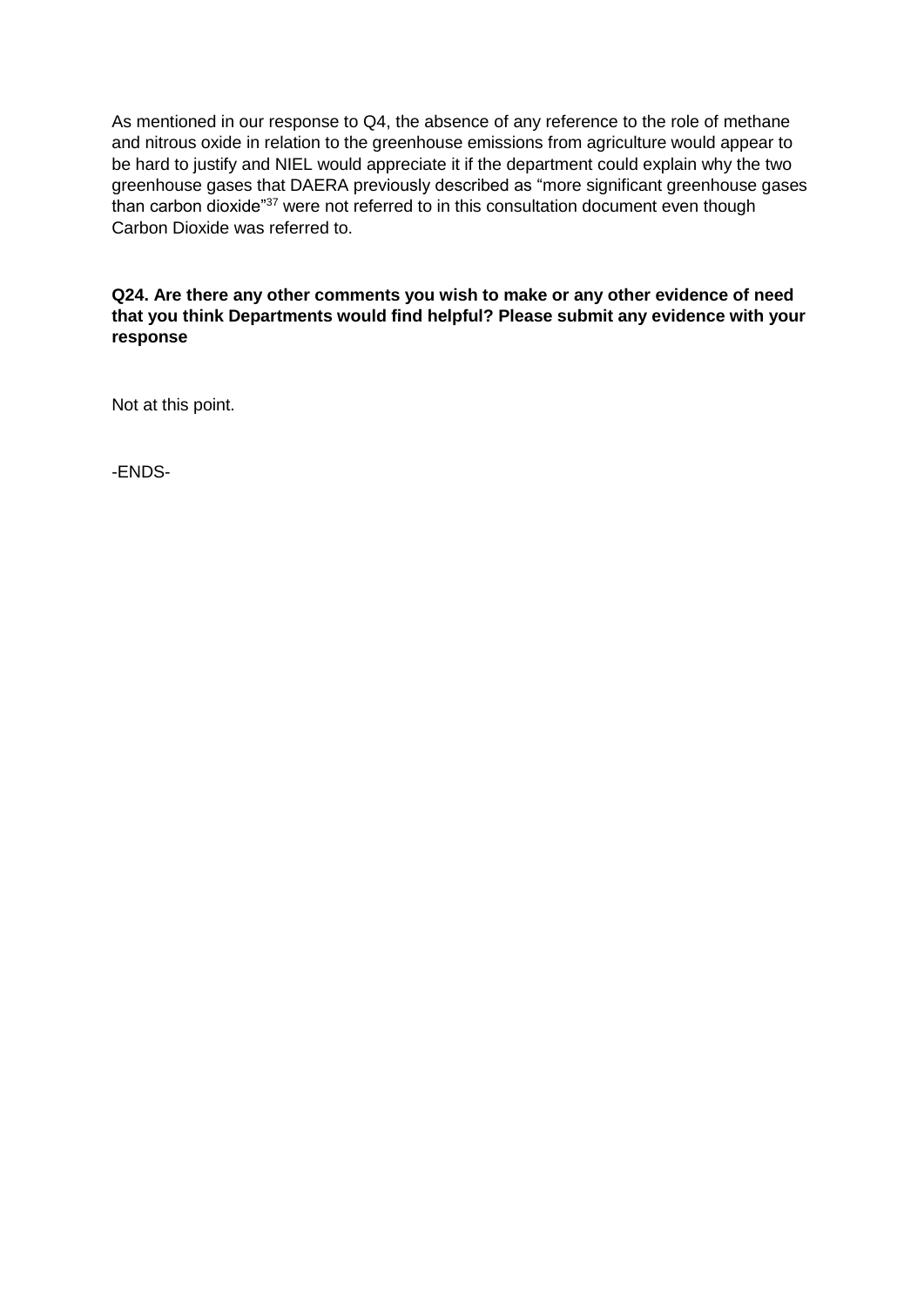1

<sup>4</sup> <https://www.trusselltrust.org/news-and-blog/latest-stats/end-of-year-stats-ob/>

<sup>5</sup> [https://www.thersa.org/globalassets/pdfs/reports/rsa-ffcc-northern-ireland---lay-of-the-land](https://www.thersa.org/globalassets/pdfs/reports/rsa-ffcc-northern-ireland---lay-of-the-land-final_september19.pdf)[final\\_september19.pdf](https://www.thersa.org/globalassets/pdfs/reports/rsa-ffcc-northern-ireland---lay-of-the-land-final_september19.pdf)

<sup>6</sup> [https://www.sustainablefoodplaces.org/resources/local\\_good\\_food\\_movement/](https://www.sustainablefoodplaces.org/resources/local_good_food_movement/)

<sup>7</sup> Kerr, K. (2015) Report for the Royal Society for the Protection of Birds (RSPB): Connection to Nature Questionnaire on the Northern Ireland's Kids Life and Times Survey. The School of Education, Queen's University, Belfast.

[http://ww2.rspb.org.uk/Images/Queen's%20University%20report%20for%20the%20RSPB%20on%20the%20N](http://ww2.rspb.org.uk/Images/Queen) [ature%20Questionnaire%20on%20the%20Northern%20Ireland%20Kids%20Life%20and%20Times%20Survey\\_t](http://ww2.rspb.org.uk/Images/Queen) [cm9-407667.pdf](http://ww2.rspb.org.uk/Images/Queen)

8 Larson, L.R., Castleberry, S.B., & Green, G.T. (2010). Effects of an environmental education program on the environmental orientations of children from different gender, age, and ethnic groups. Journal of Park and Recreation Administration, 28(3), 95–113

[https://lrl.people.clemson.edu/WebFiles/Larson.etal.2010\\_JPRA-EEeval.pdf](https://lrl.people.clemson.edu/WebFiles/Larson.etal.2010_JPRA-EEeval.pdf) Otto et al., 2017)

<sup>9</sup> Otto, S., & Pensini, P. (2017). Nature-based environmental education of children:

Environmental knowledge and connectedness to nature, together, are related to ecological

behaviour. Global Environmental Change, 47, 88-94.

<https://doi.org/10.1016/j.gloenvcha.2017.09.009>

<sup>10</sup> <https://geniusschoolfoodnetwork.com/>

<sup>11</sup> [https://www.foodforlife.org.uk/~/media/files/evaluation%20reports/fflp-nef----benefits-of-local-](https://www.foodforlife.org.uk/~/media/files/evaluation%20reports/fflp-nef----benefits-of-local-procurement.pdf)

[procurement.pdf](https://www.foodforlife.org.uk/~/media/files/evaluation%20reports/fflp-nef----benefits-of-local-procurement.pdf)

<sup>12</sup> <https://www.fao.org/3/ca2079en/CA2079EN.pdf>

 $13$  Ibid page 1

<sup>14</sup> <http://www.nationalfoodstrategy.org/>

<sup>15</sup> <https://www.fao.org/3/ca2079en/CA2079EN.pdf>

<sup>16</sup> [http://www.daera-ni.gov.uk/publications/northern-ireland-greenhouse-gas-inventory-1990-2019-statistical](http://www.daera-ni.gov.uk/publications/northern-ireland-greenhouse-gas-inventory-1990-2019-statistical-bulletin)[bulletin](http://www.daera-ni.gov.uk/publications/northern-ireland-greenhouse-gas-inventory-1990-2019-statistical-bulletin)

<sup>17</sup> DAERA Northern Ireland Greenhouse Gas Emissions 2018 [https://www.daera-](https://www.daera-ni.gov.uk/sites/default/files/publications/daera/NI%20Greenhouse%20Gas%20Statistics%201990-2018%20-%20Report%20%28web%20version%29_0.pdf)

[ni.gov.uk/sites/default/files/publications/daera/NI%20Greenhouse%20Gas%20Statistics%201990-2018%20-](https://www.daera-ni.gov.uk/sites/default/files/publications/daera/NI%20Greenhouse%20Gas%20Statistics%201990-2018%20-%20Report%20%28web%20version%29_0.pdf) [%20Report%20%28web%20version%29\\_0.pdf](https://www.daera-ni.gov.uk/sites/default/files/publications/daera/NI%20Greenhouse%20Gas%20Statistics%201990-2018%20-%20Report%20%28web%20version%29_0.pdf) (page 8)

<sup>18</sup> [http://www.daera-ni.gov.uk/publications/northern-ireland-greenhouse-gas-inventory-1990-2019-statistical](http://www.daera-ni.gov.uk/publications/northern-ireland-greenhouse-gas-inventory-1990-2019-statistical-bulletin)[bulletin](http://www.daera-ni.gov.uk/publications/northern-ireland-greenhouse-gas-inventory-1990-2019-statistical-bulletin) page 10

<sup>19</sup> <https://www.northernireland.gov.uk/node/48239>

<sup>20</sup> [https://www.finance-ni.gov.uk/news/murphy-and-dodds-welcome-renewable-energy-contract-delivering](https://www.finance-ni.gov.uk/news/murphy-and-dodds-welcome-renewable-energy-contract-delivering-ps31m-savings)[ps31m-savings](https://www.finance-ni.gov.uk/news/murphy-and-dodds-welcome-renewable-energy-contract-delivering-ps31m-savings)

<sup>21</sup> [http://www.daera-ni.gov.uk/publications/northern-ireland-greenhouse-gas-inventory-1990-2019-statistical](http://www.daera-ni.gov.uk/publications/northern-ireland-greenhouse-gas-inventory-1990-2019-statistical-bulletin)[bulletin](http://www.daera-ni.gov.uk/publications/northern-ireland-greenhouse-gas-inventory-1990-2019-statistical-bulletin)

<sup>22</sup> DAERA Northern Ireland Greenhouse Gas Emissions 2018 [https://www.daera-](https://www.daera-ni.gov.uk/sites/default/files/publications/daera/NI%20Greenhouse%20Gas%20Statistics%201990-2018%20-%20Report%20%28web%20version%29_0.pdf)

[ni.gov.uk/sites/default/files/publications/daera/NI%20Greenhouse%20Gas%20Statistics%201990-2018%20-](https://www.daera-ni.gov.uk/sites/default/files/publications/daera/NI%20Greenhouse%20Gas%20Statistics%201990-2018%20-%20Report%20%28web%20version%29_0.pdf) [%20Report%20%28web%20version%29\\_0.pdf](https://www.daera-ni.gov.uk/sites/default/files/publications/daera/NI%20Greenhouse%20Gas%20Statistics%201990-2018%20-%20Report%20%28web%20version%29_0.pdf) (page 8)

23 [https://www.daera-ni.gov.uk/sites/default/files/publications/daera/ni-environmental-statistics-report-](https://www.daera-ni.gov.uk/sites/default/files/publications/daera/ni-environmental-statistics-report-2021.pdf)[2021.pdf](https://www.daera-ni.gov.uk/sites/default/files/publications/daera/ni-environmental-statistics-report-2021.pdf)

<sup>24</sup> https://www.daera-ni.gov.uk/sites/default/files/publications/daera/ni-environmental-statistics-report-2020.pdf

<sup>25</sup> [https://www.daera-ni.gov.uk/sites/default/files/publications/daera/ni-environmental-statistics-report-](https://www.daera-ni.gov.uk/sites/default/files/publications/daera/ni-environmental-statistics-report-2019_1.pdf)[2019\\_1.pdf](https://www.daera-ni.gov.uk/sites/default/files/publications/daera/ni-environmental-statistics-report-2019_1.pdf)

<sup>26</sup> [https://www.daera-ni.gov.uk/sites/default/files/publications/daera/ni-environmental-statistics-report-](https://www.daera-ni.gov.uk/sites/default/files/publications/daera/ni-environmental-statistics-report-2018_1.pdf)[2018\\_1.pdf](https://www.daera-ni.gov.uk/sites/default/files/publications/daera/ni-environmental-statistics-report-2018_1.pdf)

<sup>27</sup> [https://www.daera-ni.gov.uk/sites/default/files/publications/daera/ni-environmental-statistics-report-](https://www.daera-ni.gov.uk/sites/default/files/publications/daera/ni-environmental-statistics-report-2017_2.PDF)[2017\\_2.PDF](https://www.daera-ni.gov.uk/sites/default/files/publications/daera/ni-environmental-statistics-report-2017_2.PDF)

<sup>28</sup><http://www.niassembly.gov.uk/globalassets/documents/raise/publications/2016/environment/2016.pdf>

<sup>1</sup> <https://www.fao.org/3/ca2079en/CA2079EN.pdf>

<sup>2</sup> <http://www.nationalfoodstrategy.org/>

<sup>3</sup> [https://www.safefood.net/getmedia/c22044e1-04ea-4a14-a4c2-77707e54c1a2/Final-Exec-Summary-The-](https://www.safefood.net/getmedia/c22044e1-04ea-4a14-a4c2-77707e54c1a2/Final-Exec-Summary-The-Economic-Cost-of-Obesity.aspx?ext=.pdf)[Economic-Cost-of-Obesity.aspx?ext=.pdf](https://www.safefood.net/getmedia/c22044e1-04ea-4a14-a4c2-77707e54c1a2/Final-Exec-Summary-The-Economic-Cost-of-Obesity.aspx?ext=.pdf)